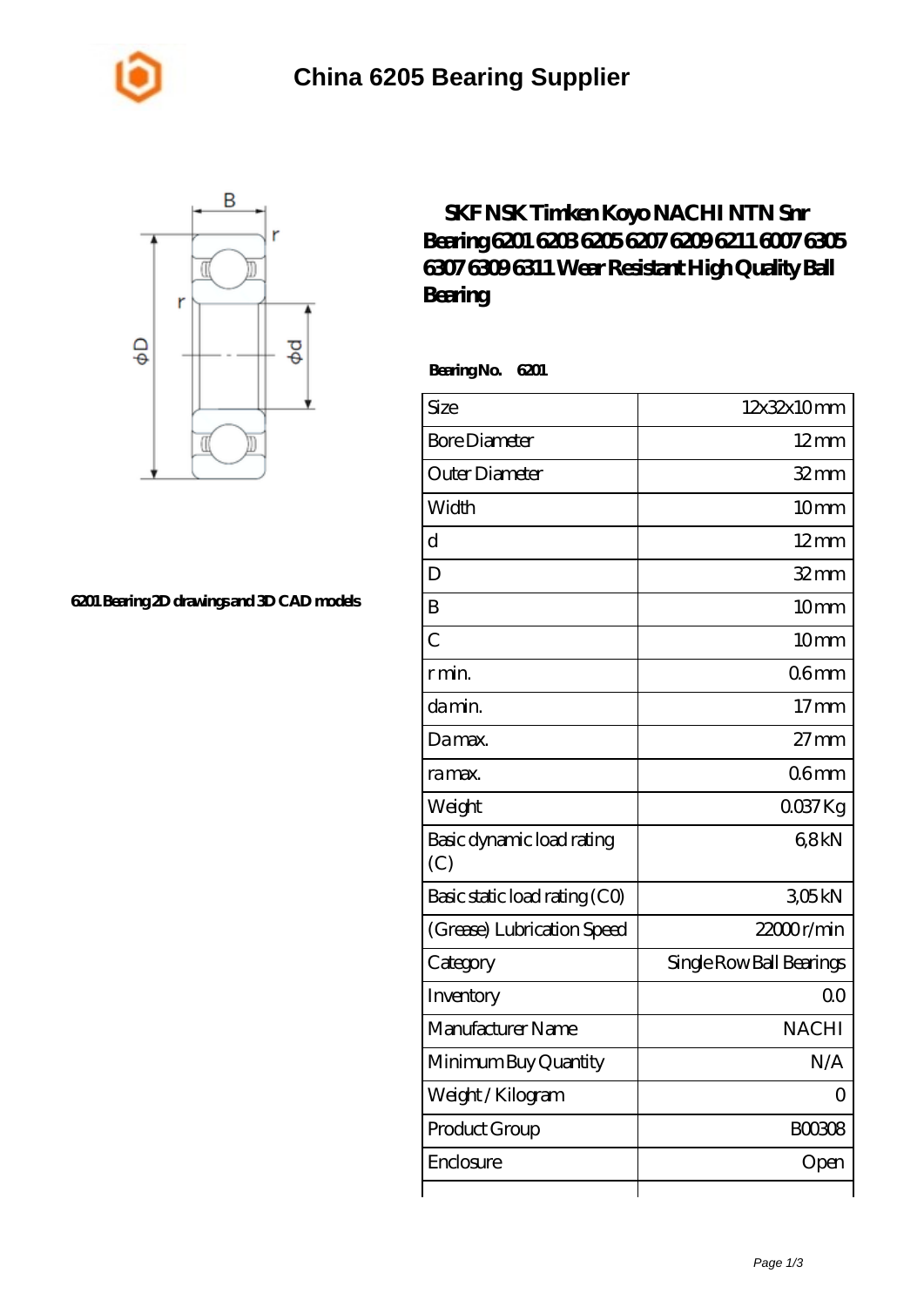

## **[China 6205 Bearing Supplier](https://m.johnny-light.com)**

| Precision Class                    | ABEC 1   ISO PO                                                                                                                                                                                                            |
|------------------------------------|----------------------------------------------------------------------------------------------------------------------------------------------------------------------------------------------------------------------------|
| Maximum Capacity / Filling<br>Slot | No                                                                                                                                                                                                                         |
| Rolling Element                    | <b>Ball Bearing</b>                                                                                                                                                                                                        |
| Snap Ring                          | No                                                                                                                                                                                                                         |
| <b>Internal Special Features</b>   | No                                                                                                                                                                                                                         |
| Cage Material                      | Steel                                                                                                                                                                                                                      |
| Internal Clearance                 | CO-Medium                                                                                                                                                                                                                  |
| Inch - Metric                      | Metric                                                                                                                                                                                                                     |
| Long Description                   | 12MM Bore; 32MM<br>Outside Diameter; 10MM<br>Outer Race Width; Open;<br>Ball Bearing, ABEC 1   ISO<br>PQ No Filling Slot; No Snap<br>Ring, No Internal Special<br>Features; CO-Medium<br>Internal Clearance; Steel<br>Cage |
| <b>Other Features</b>              | Deep Groove                                                                                                                                                                                                                |
| Category                           | Single Row Ball Bearing                                                                                                                                                                                                    |
| <b>UNSPSC</b>                      | 31171504                                                                                                                                                                                                                   |
| Harmonized Tariff Code             | 8482105068                                                                                                                                                                                                                 |
| Noun                               | Bearing                                                                                                                                                                                                                    |
| Keyword String                     | Ball                                                                                                                                                                                                                       |
| Manufacturer URL                   | http://www.nachiamerica.c<br>om                                                                                                                                                                                            |
| Weight/LBS                         | 0081                                                                                                                                                                                                                       |
| Bore                               | 0472Inch   12Millimeter                                                                                                                                                                                                    |
| Outside Diameter                   | 1.26Inch   32 Millimeter                                                                                                                                                                                                   |
| Outer Race Width                   | 0.394 Inch   10 Millimeter                                                                                                                                                                                                 |
| Inner Race Width                   | OInch   OMillimeter                                                                                                                                                                                                        |
| Bore Type                          | Cylindrical Bore                                                                                                                                                                                                           |
| Configuration                      | Single Row                                                                                                                                                                                                                 |
| <b>Bore Size</b>                   | $12 \,\mathrm{mm}$                                                                                                                                                                                                         |
| Width                              | 10 <sub>mm</sub>                                                                                                                                                                                                           |
|                                    |                                                                                                                                                                                                                            |